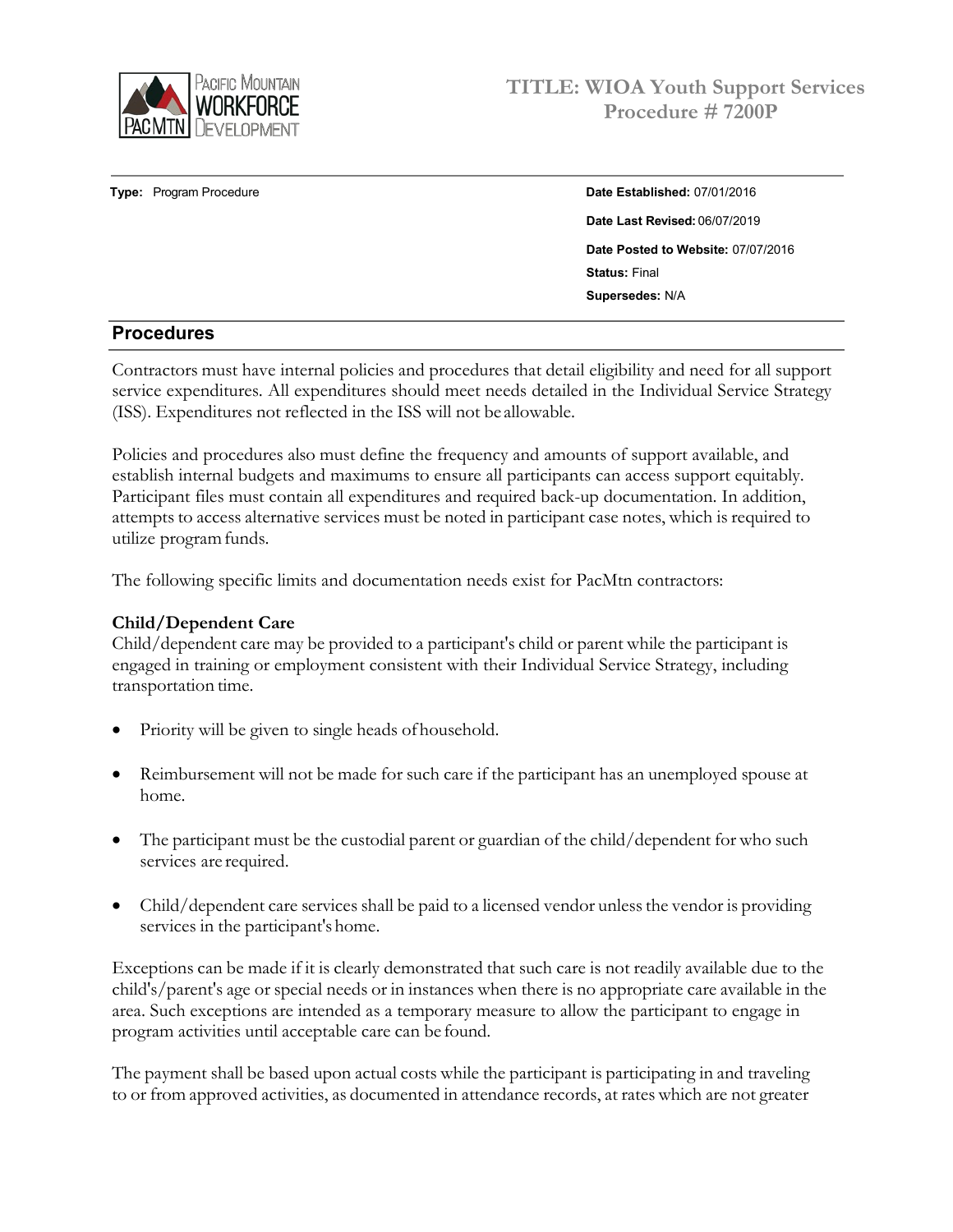than current DSHS reimbursement rates. In instances where an hourly rate is being paid, the amount paid is not to exceed the maximum daily rate.

## **Transportation**

Assistance may include bus passes, van pool expenses, or other public travel assistance determined reasonable and necessary for a given participant to participate in training and/or obtain and retain employment.

In instances where public transportation is not available or not feasible, assistance may be provided in the form of gas vouchers and/or car repairs when a private vehicle is used as the primary source of transportation to training or work.

If the repair of an existing vehicle addresses a significant barrier to training and/or employment, and such assistance will alleviate the barrier, then such assistance may be granted.

To provide gas vouchers or pay for repair, the following conditions must be met. Participants must:

- have a current Washington State Driver'sLicense,
- have valid insurance, and
- be the registered owner of the vehicle involved.

If the participant is a youth under the age of 18 and not the registered owner of the vehicle, the contractor must obtain documentation identifying the vehicle's registered owner and providing reasonable assurance, in writing, that the vehicle will be available to the participant for the intended purpose if repaired.

## **Medical, Dental, and Counseling Expenses**

Consistent DOL Training and Employment Guidance Letter 3-04 and findings from DOL 's Young Offender Demonstration Grant programs that the provision of necessary medical and counseling expenses improves participant outcomes, assistance for medical and dental services not covered by other insurance policies or by state labor and industries is allowed. Professional counseling may also be provided to a participant under comprehensive guidance and counseling [see §664.410(10)], one of the "14 Required Elements" of the WIOA Title I Youth Program, to address legal, financial, and mental health, and other personal needs as well as outpatient treatment for substance abuse. Standard fees charged for medical records and reports are also allowable.

# **Clothing**

Work clothing including uniforms required by employers may be purchased if necessary for a participant to obtain and/or retain employment. Documentation of placement in employment is required to be included in the file, and with all supportrequests.

# **Housing Services**

*Housing*: Rental or Mortgage payments may be paid to a participant's landlord or lender for one month when such payment is needed to prevent homelessness. Payment may not include late fees. In the case of shelter for a participant who is homeless, up to two months' rent may be paid if required by the landlord to securehousing.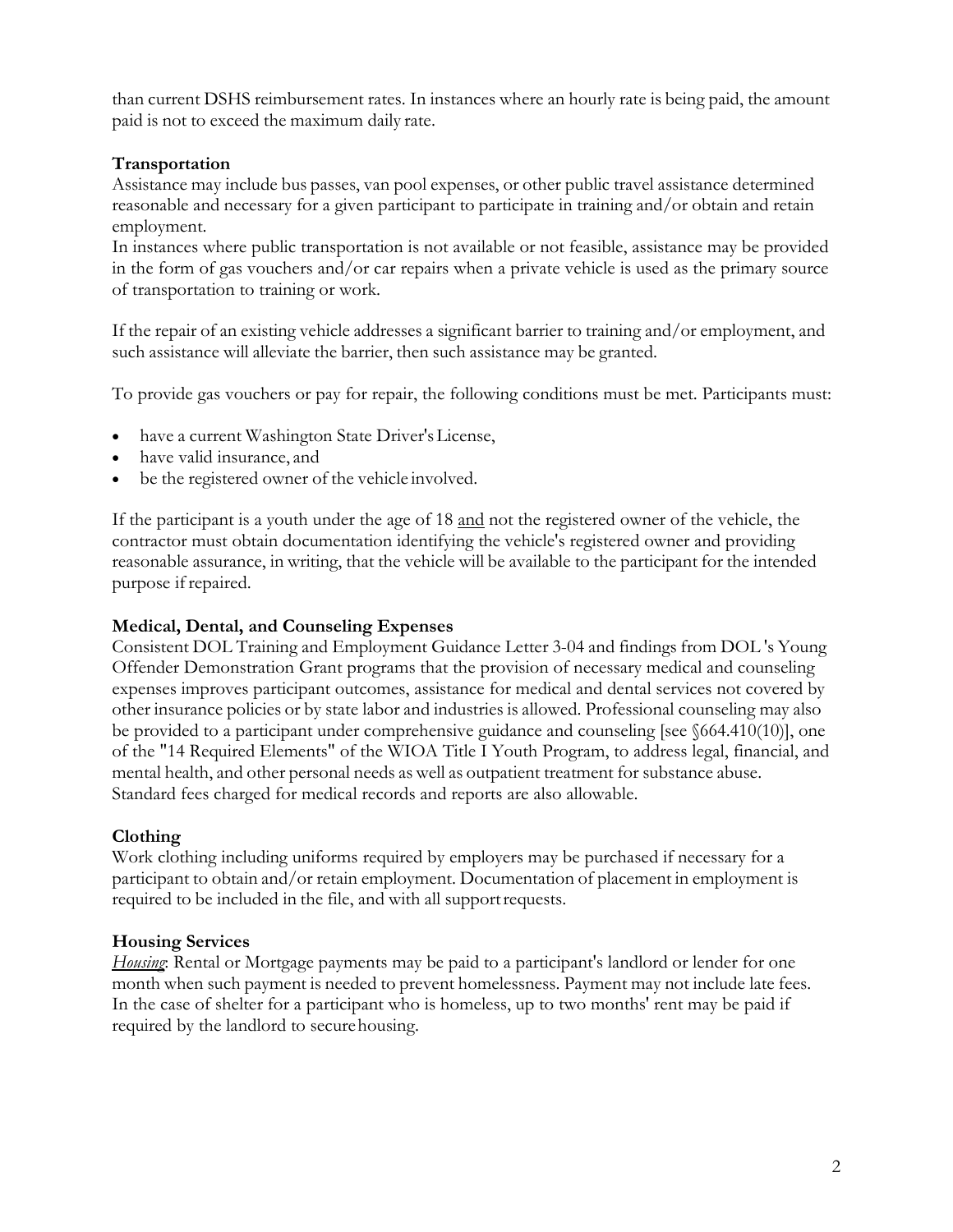#### **Such housing assistance is intended as a temporary, one-time measure.**

In instances when housing assistance is provided, there must be a reasonable expectation that the assistance will resolve the situation; for example, if rent or a mortgage payment is paid for one month, there must be a reasonable expectation that the participant will obtain the resources to make the necessary rent or mortgage payment for the following months. In the case of a mortgage, the mortgage must be in the participant'sname.

In the case of rental assistance, if the house is shared by other renters, the rent support services must be proportionate to the number of renters. Back up documentation must include a copy of the lease or phone verification of the name on the lease by the landlord, the name and contact information of the landlord and the amount of rent and date rent is due.

Other Housing and Living Services: Other services include payments for overdue electric, home heating fuel, and water bills; telecommunication costs; and/or payment for temporary shelter. In instances where an overdue electric, home heating fuel, and/or water bill is being paid, it must be documented that the participant has contacted the local Low-Income Home Energy Assistance Program (LIHEAP) energy assistance provider and found eligible for services but unable to receive services due to a lack of program funds.

Telecommunication costs are subject to the following restrictions:

- If supportive services are used for a cellular telephone, it must be documented in the participant file that this is the participant's only means of telecommunication. In such instances, only base costs may be paid.
- No internet/data costs may bepaid.

Each situation must be evaluated on an individual basis and shall include an evaluation of alternative resources and services which may be available. Attempts to access alternative services must be noted in participant case notes. In instances when any of these other services are provided, such assistance must be to address a non-reoccurring service or there must be a reasonable expectation that the assistance will resolve the situation for the foreseeable future.

## **Certification, Screening and Testing**

Union initiation; employment-related fees including but not limited to testing fees, drug screening, background checks; food handlers permits, Washington State Drivers Licenses and Identification Cards, security clearance, first aid/CPR certification, or finger printing; commercial and business licenses; and/or other fees if required by law and/or not paid for by employer to accept or maintain employment or participate in a WIOA activity.

#### **Food**

Food is not allowed as an approved supportive service.

## **Safety Gear/Tools/Books/Supplies/Equipment**

Boots, helmets, gloves, safety vests, eye protection, other safety gear required by OSHA/WISHA standards, and tools required for participation in training or to succeed in employment are allowed. Participants may receive assistance for the purchase of tools, books, supplies, and equipment related